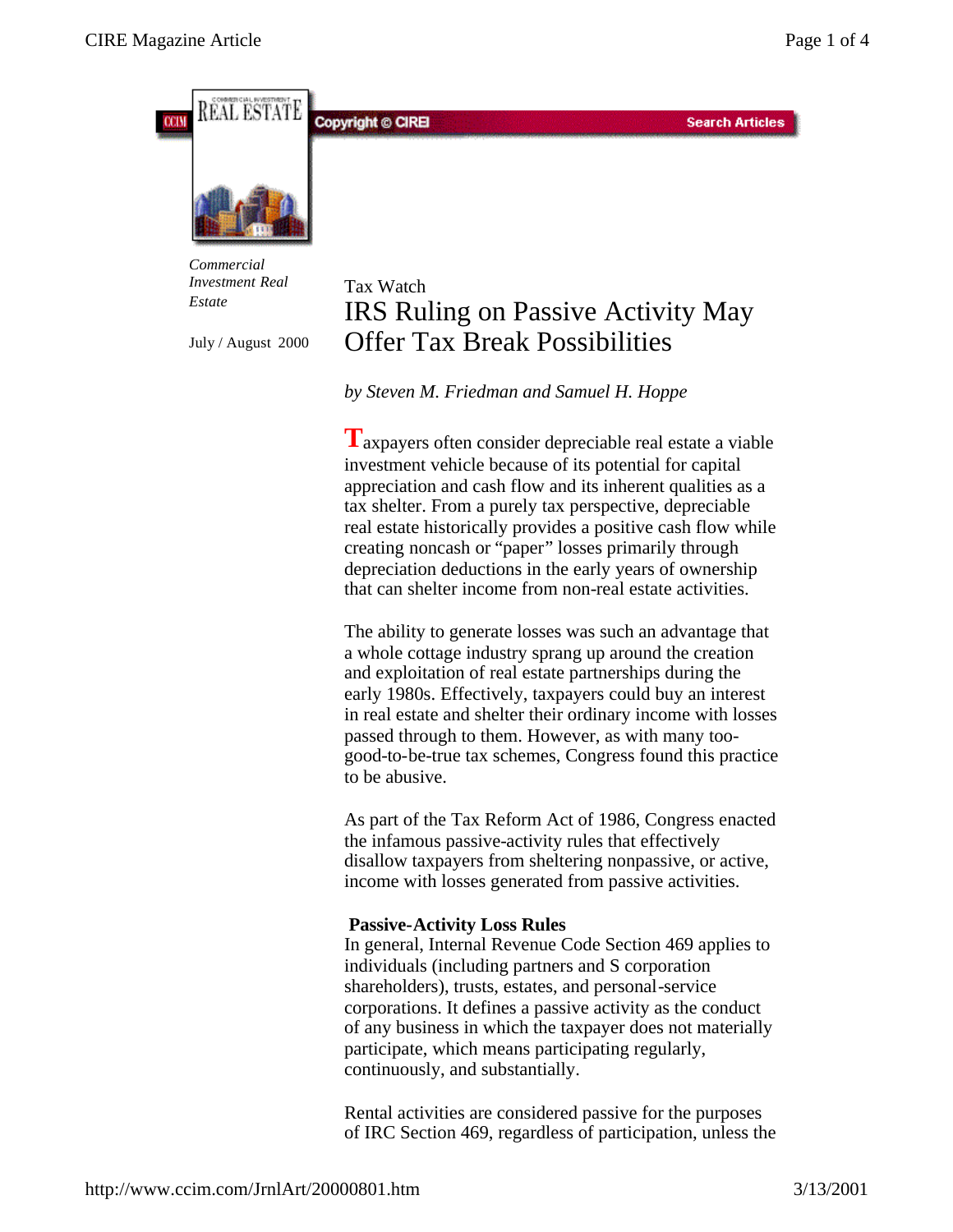taxpayer meets the "real-property business exception." This exception requires that:

• more than half of a taxpayer's total personal service performed in a business must be in a real-property business (including development, construction, acquisition, conversion, rental, operation, management, leasing, or brokerage); and

• the taxpayer performs more than 750 hours of services during the taxable year in real-property businesses in which the taxpayer materially participates.

Any losses disallowed pursuant to the passive-activity loss rules of IRC Section 469 are suspended until they can be used to offset passive income in future tax years.

These rules notwithstanding, the U.S. Tax Court ruled earlier this year that under certain conditions, deductions incurred as part of a passive activity could be used to offset income from nonpassive activities.

### *Hillman v. Commissioner*

During 1993, David and Suzanne Hillman owned 100 percent of Southern Management Corp.'s stock. During 1994, they owned 94.3 percent of SMC's stock. SMC was classified as an S corporation for federal income tax purposes and it provided real estate management services to about 90 pass-through entities, including joint ventures, limited partnerships, and S corporations that were involved in real estate rental activities (the partnerships). The Hillmans owned either direct or indirect interests in each partnership. The general partner of each either was the Hillmans or an upper-tier partnership or S corporation in which they owned an interest.

During the 1993 and 1994 tax years, the Hillmans did not participate in partnership activities. They did, however, participate in SMC's activities by performing management services that SMC had contracted for the partnerships. SMC engaged in a real estate management activity that the Hillmans treated as a separate activity not aggregated with SMC's other activities. The Hillmans materially participated in SMC's real estate management activity in excess of 500 hours. The Hillmans did not materially participate in any other operations SMC conducted, such as recreational services, medical insurance plan underwriting, credit and collection services, and a maintenance-training academy.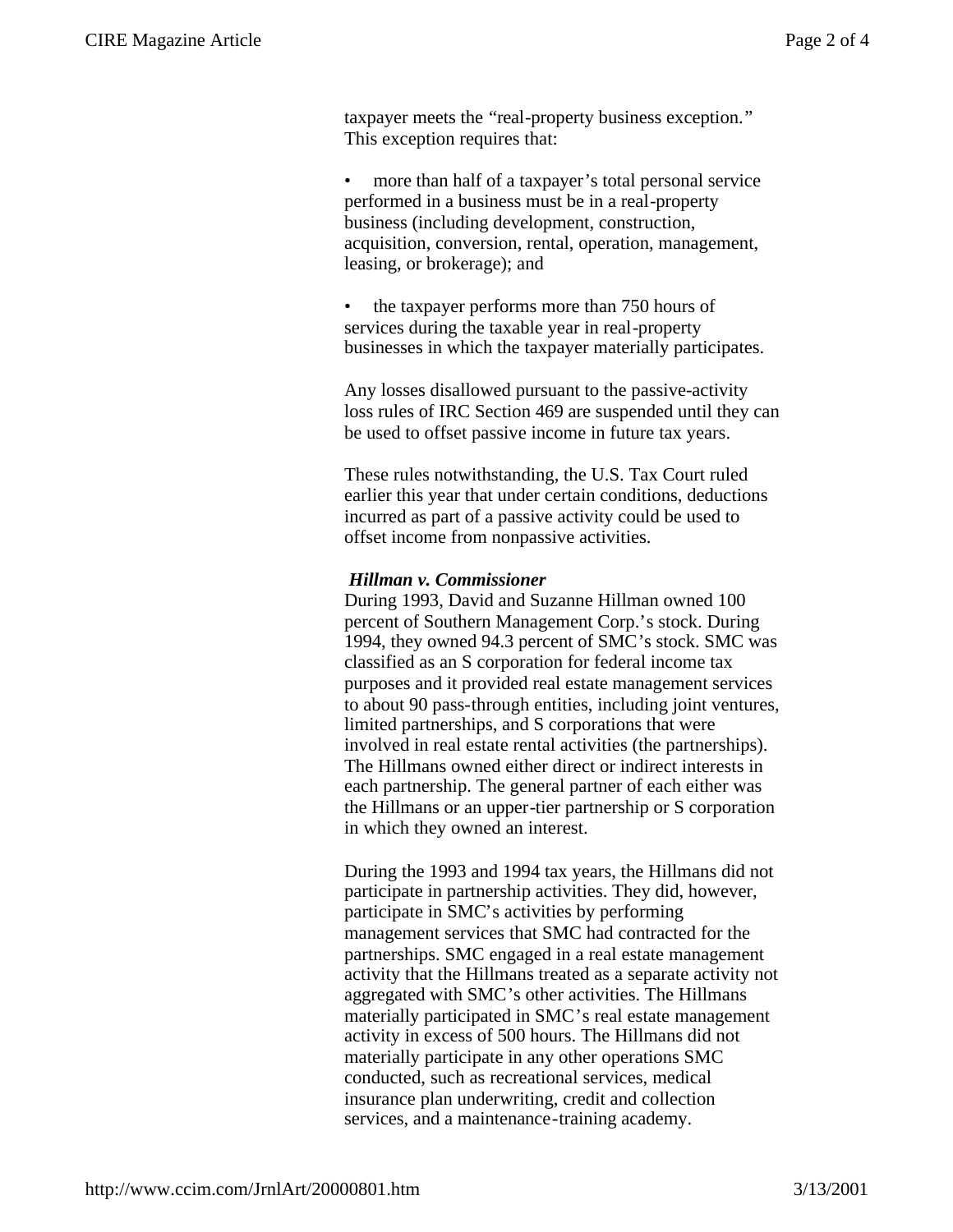They reported as income — and SMC deducted as an expense — compensation paid to them for real estate management services for 1993 and 1994. SMC separately reported management fee income (after deducting expenses) on the Hillmans' 1993 and 1994 schedules K-1 (Beneficiary's Share of Income, Deductions, Credits, etc.). The portion of the management fee that the partnerships paid to SMC (allocable to the Hillmans' ownership percentage in each partnership) was deducted and resulted in ordinary losses from trade or business on the Hillmans' schedules K-1 for 1993 and 1994 or on the schedules K-1 of upper-tier partnerships and S corporations for those periods.

Computing their taxable income for those years, the Hillmans treated the total amounts of the self-charged management fee deduction (the deduction arising from the transaction between the partnerships and SMC that provided the passive management fees expense and nonpassive income) as a reduction from the Hillmans' gross income from activities characterized as nonpassive under IRC Section 469.

#### **Issues Under Consideration**

The main point at issue in *Hillman v. Commissioner* is that the Hillmans used passive self-charged management fee expenses that were incurred by the partnership and paid to SMC to offset their nonpassive income from SMC. In response to this treatment, the Internal Revenue Service issued a notice of deficiency disallowing the characterization of the management fee expense as nonpassive. The IRS contended that the proposed regulations issued pursuant to IRC Section 469(l) provide that only lending transactions may be treated as selfcharged.

Under the proposed regulations, a taxpayer that was both the payer and recipient of interest was allowed, to some extent, to offset passive interest deductions against nonpassive interest income. The IRS contended, however, that it has not issued regulations dealing with self-charged items other than interest.

Conversely, the Hillmans argued that their facts were identical to those the proposed regulations outlined, except that the self-charged items were management fees rather than interest deductions and income. They further contended that Congress intended to provide self-charged treatment for interest and other appropriate items. Moreover, they argued that the IRS did not make a